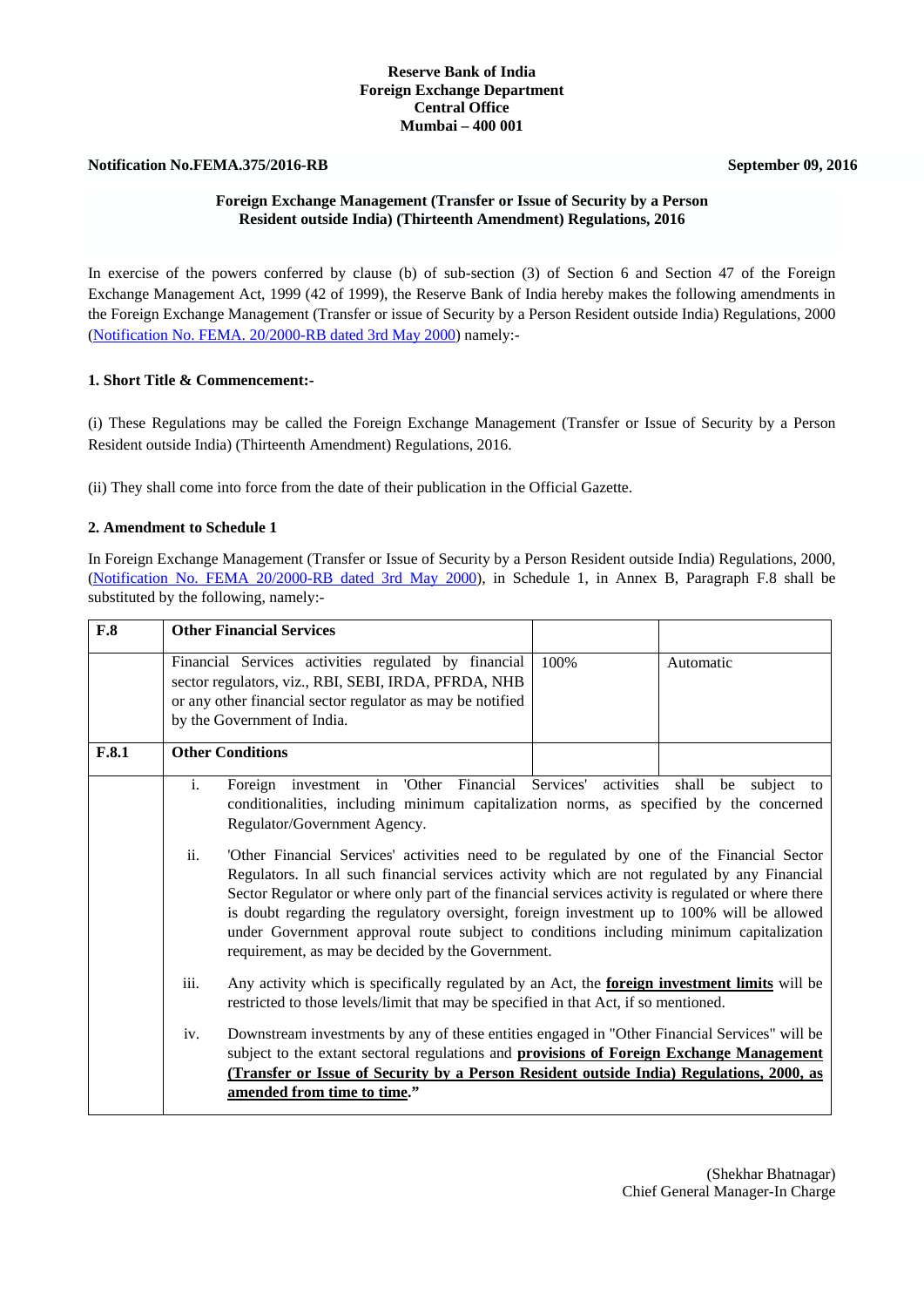#### **Foot Note:-**

The Principal Regulations were published in the Official Gazette vide G.S.R. No.406 (E) dated May 8, 2000 in Part II, Section 3, sub-Section (i) and subsequently amended as under:-

G.S.R.No. 158(E) dated 02.03.2001 G.S.R.No. 175(E) dated 13.03.2001 G.S.R.No. 182(E) dated 14.03.2001 G.S.R.No. 4(E) dated 02.01.2002 G.S.R.No. 574(E) dated 19.08.2002 G.S.R.No. 223(E) dated 18.03.2003 G.S.R.No. 225(E) dated 18.03.2003 G.S.R.No. 558(E) dated 22.07.2003 G.S.R.No. 835(E) dated 23.10.2003 G.S.R.No. 899(E) dated 22.11.2003 G.S.R.No. 12(E) dated 07.01.2004 G.S.R.No. 278(E) dated 23.04.2004 G.S.R.No. 454(E) dated 16.07.2004 G.S.R.No. 625(E) dated 21.09.2004 G.S.R.No. 799(E) dated 08.12.2004 G.S.R.No. 201(E) dated 01.04.2005 G.S.R.No. 202(E) dated 01.04.2005 G.S.R.No. 504(E) dated 25.07.2005 G.S.R.No. 505(E) dated 25.07.2005 G.S.R.No. 513(E) dated 29.07.2005 G.S.R.No. 738(E) dated 22.12.2005 G.S.R.No. 29(E) dated 19.01.2006 G.S.R.No. 413(E) dated 11.07.2006 G.S.R.No. 712(E) dated 14.11.2007 G.S.R.No. 713(E) dated 14.11.2007 G.S.R.No. 737(E) dated 29.11.2007 G.S.R.No. 575(E) dated 05.08.2008 G.S.R.No. 896(E) dated 30.12.2008 G.S.R.No. 851(E) dated 01.12.2009 G.S.R.No. 341 (E) dated 21.04.2010 G.S.R.No. 821 (E) dated 10.11.2012 G.S.R.No. 606(E) dated 03.08.2012 G.S.R.No. 795(E) dated 30.10.2012 G.S.R.No. 796(E) dated 30.10.2012 G.S.R. No. 797(E) dated 30.10.2012 G.S.R.No. 945 (E) dated 31.12.2012 G.S.R. No.946(E) dated 31.12.2012 G.S.R. No.38(E) dated 22.01.2013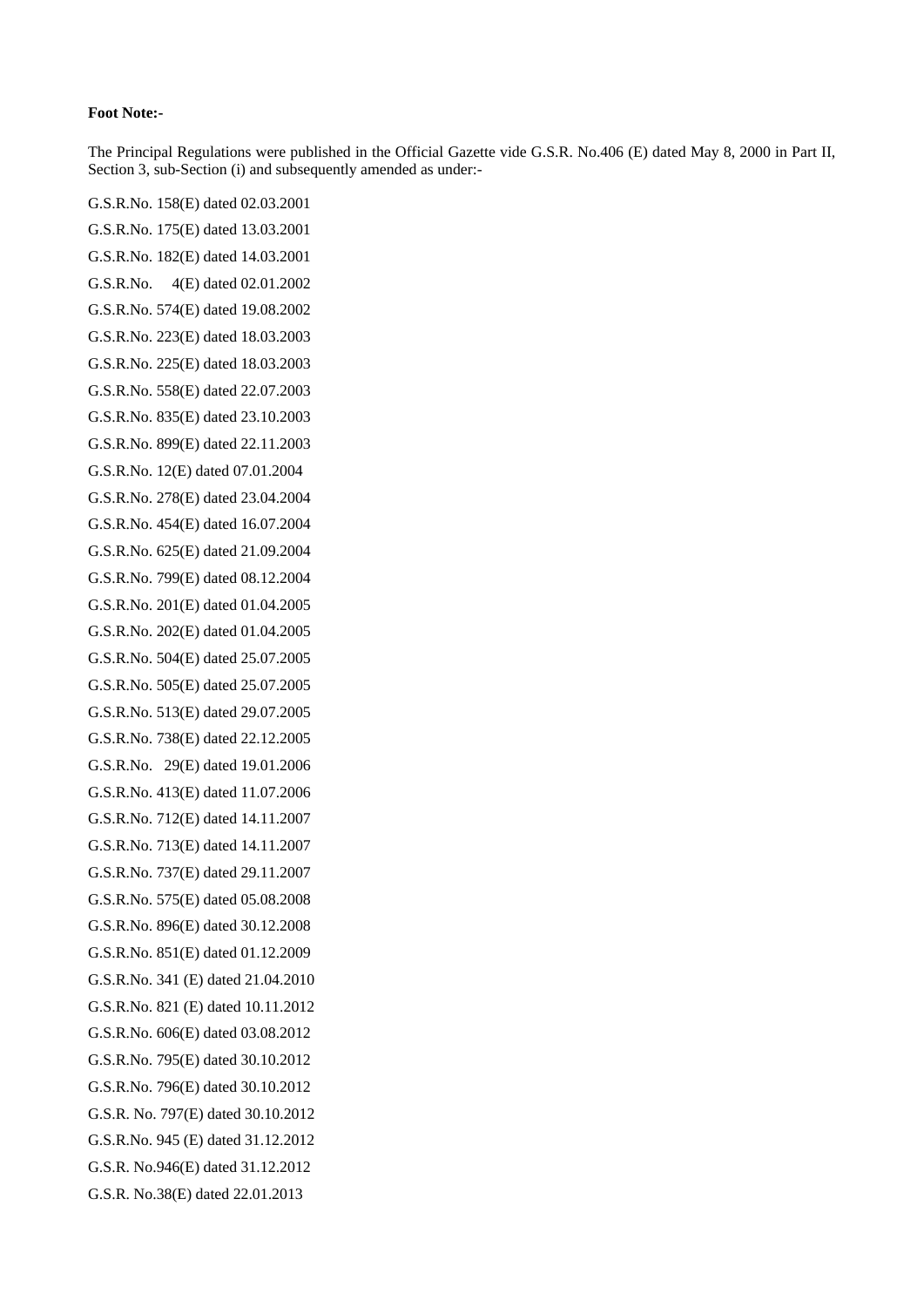G.S.R.No.515(E) dated 30.07.2013 G.S.R.No.532(E) dated 05.08.2013 G.S.R. No.341(E) dated 28.05.2013 G.S.R.No.344(E) dated 29.05.2013 G.S.R. No.195(E) dated 01.04.2013 G.S.R.No.393(E) dated 21.06.2013 G.S.R.No.591(E) dated 04.09.2013 G.S.R.No.596(E) dated 06.09.2013 G.S.R.No.597(E) dated 06.09.2013 G.S.R.No.681(E) dated 11.10.2013 G.S.R.No.682(E) dated 11.10.2013 G.S.R. No.818(E) dated 31.12.2013 G.S.R. No.805(E) dated 30.12.2013 G.S.R.No.683(E) dated 11.10.2013 G.S.R.No.189(E) dated 19.03.2014 G.S.R.No.190(E) dated 19.03.2014 G.S.R.No.270(E) dated 07.04.2014 G.S.R.No. 361 (E) dated 27.05.2014 G.S.R.No.370(E) dated 30.05.2014 G.S.R.No.371(E) dated 30.05.2014 G.S.R.No. 435 (E) dated 08.07.2014 G.S.R.No. 400 (E) dated 12.06.2014 G.S.R.No. 436 (E) dated 08.07.2014 G.S.R.No. 487 (E) dated 11.07.2014 G.S.R.No. 632 (E) dated 02.09.2014 G.S.R.No. 798 (E) dated 13.11.2014 G.S.R.No. 799 (E) dated 13.11.2014 G.S.R.No. 800 (E) dated 13.11.2014 G.S.R.No. 829 (E) dated 21.11.2014 G.S.R.No. 906(E) dated 22.12.2014 G.S.R.No. 914 (E) dated 24.12.2014 G.S.R.No. 30 (E) dated 14.01.2015 G.S.R.No. 183 (E) dated 12.03.2015 G.S.R.No. 284 (E) dated 13.04.2015 G.S.R.No. 484 (E) dated 11.06.2015 G.S.R.No. 745 (E) dated 30.09.2015 G.S.R.No. 759 (E) dated 06.10.2015 G.S.R.No. 823 (E) dated 30.10.2015 G.S.R.No. 858 (E) dated 16.11.2015 G.S.R.No. 983 (E) dated 17.12.2015 G.S.R.No. 165 (E) dated 15.02.2016 G.S.R.No. 166 (E) dated 15.02.2016